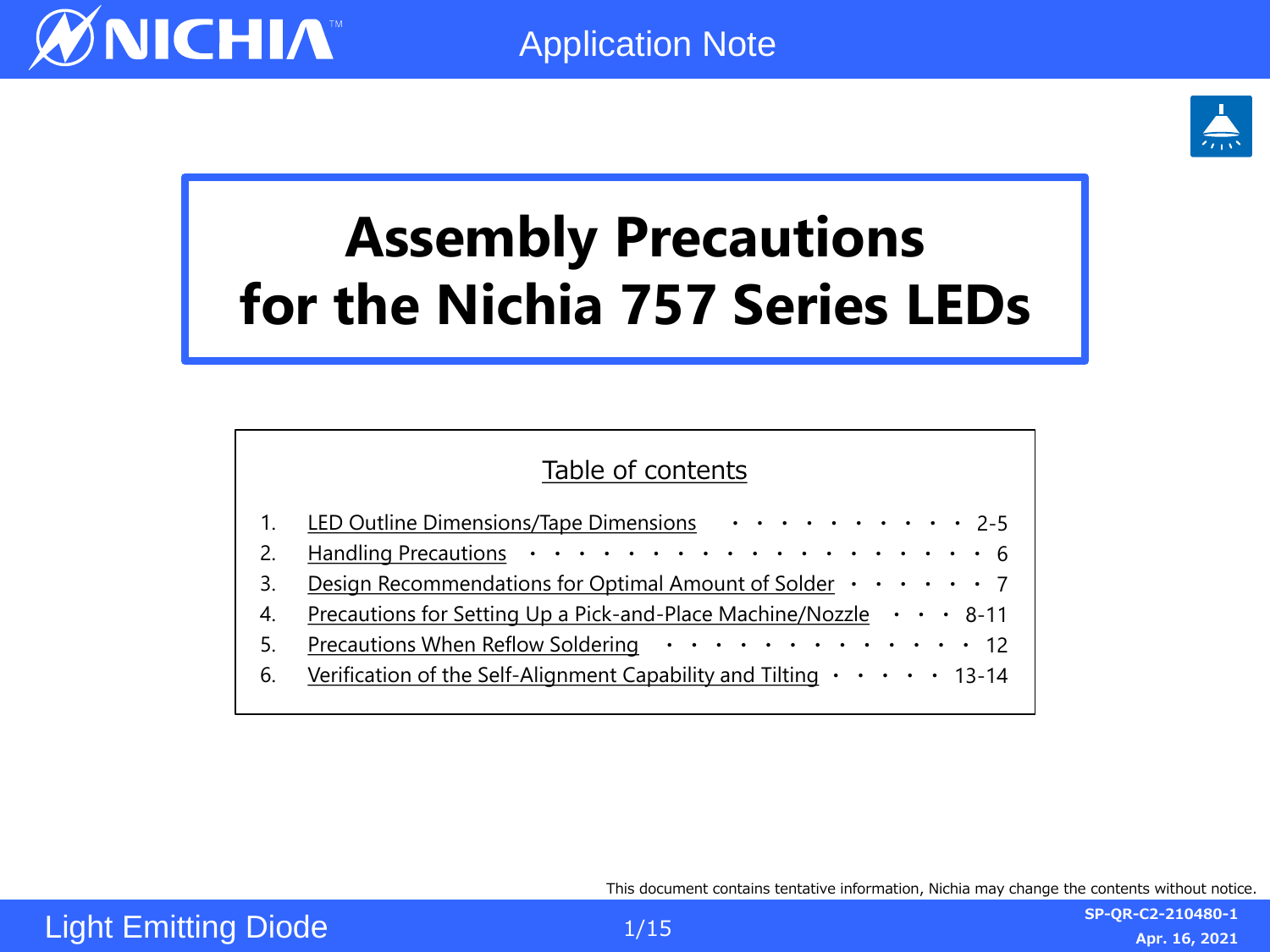### <span id="page-1-0"></span>**1. LED Outline Dimensions/Tape Dimensions** l. LED Outline Dimensions/Tape Dimensions



Light Emitting Diode Protection Device <sup>K</sup> <sup>A</sup>

2/15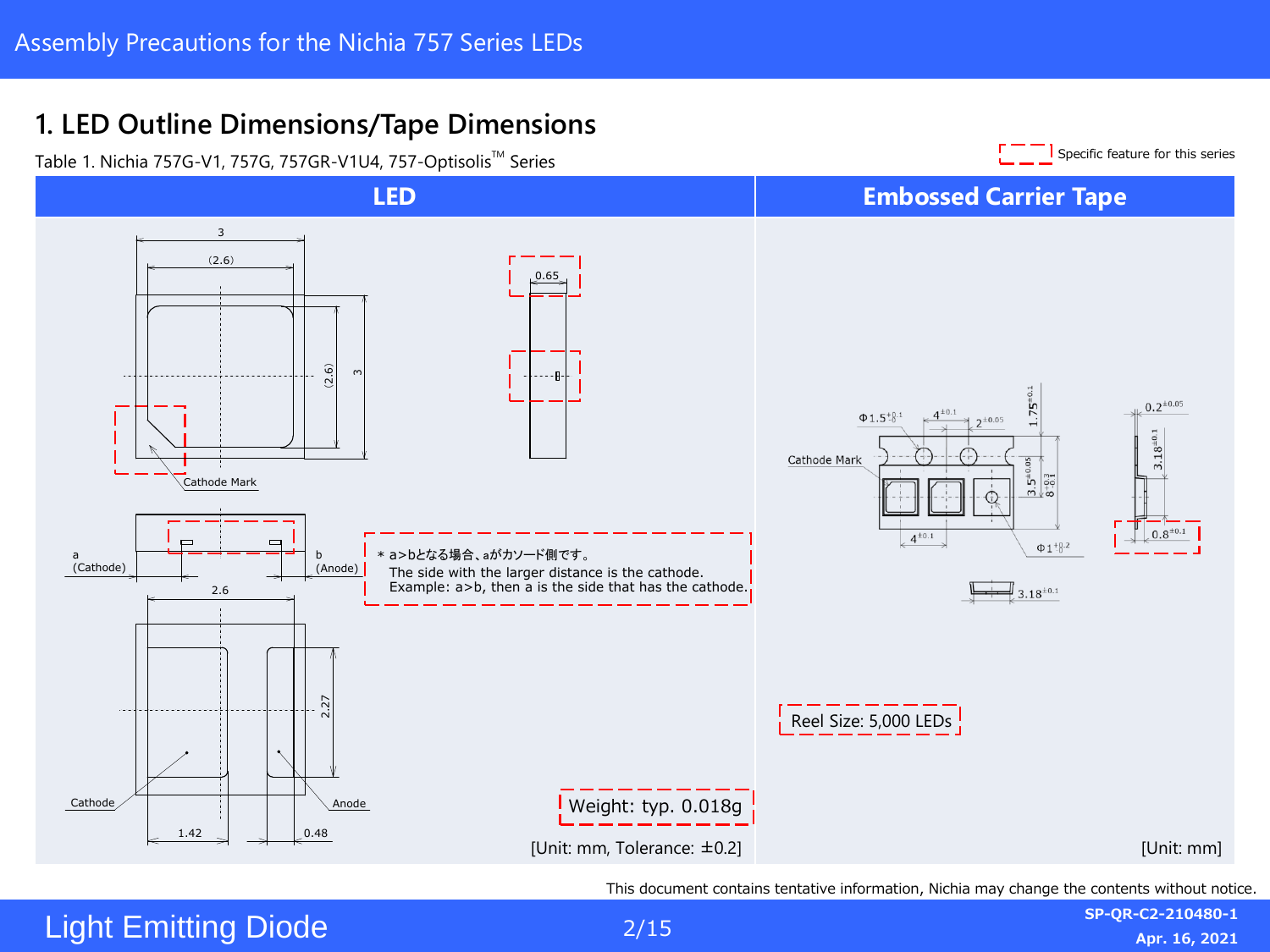### D Outli 1. LED Outline Dimensions/Tape Dimensions



Light Emitting Diode

3/15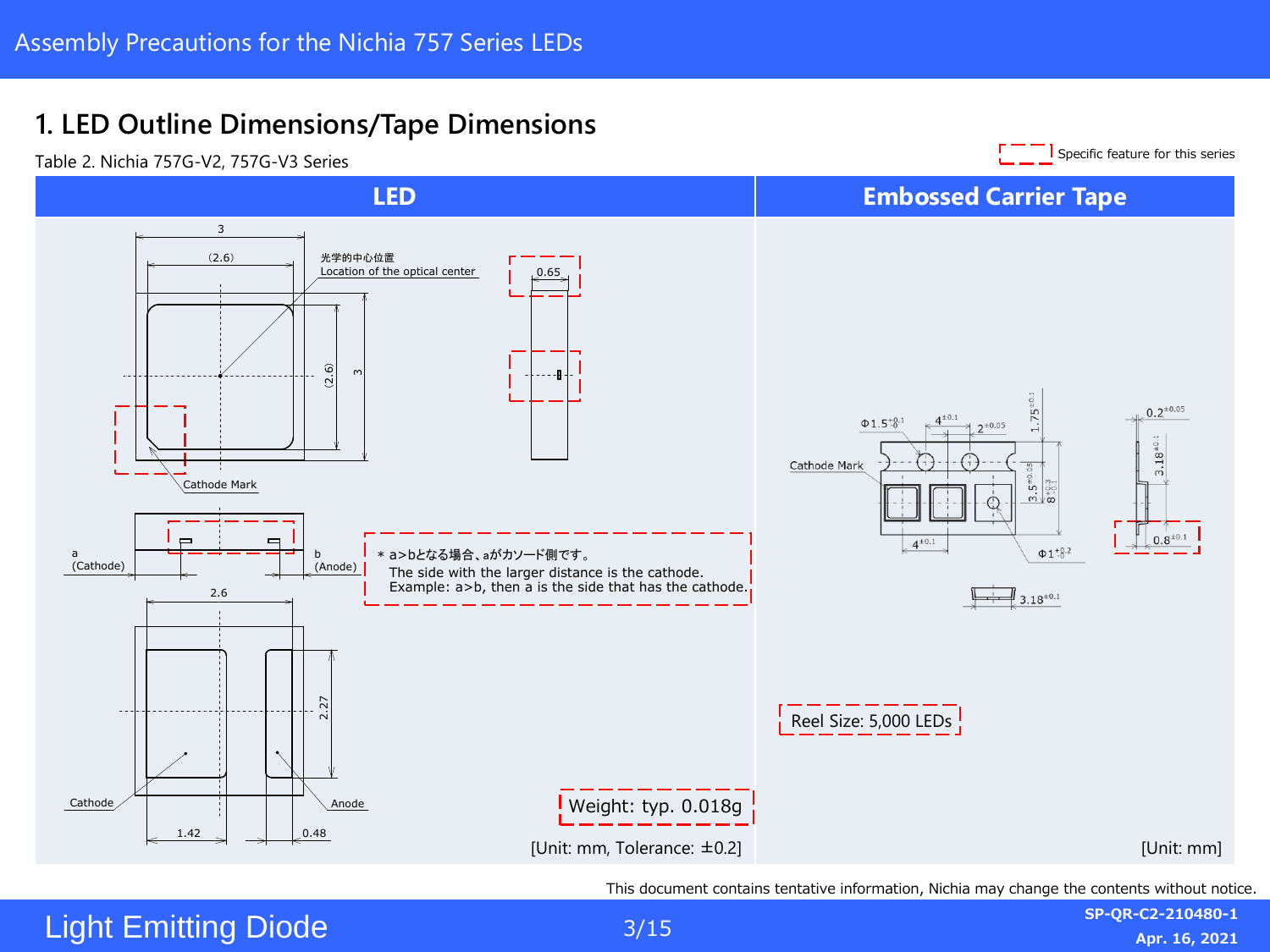## 1. LED Outline Dimensions/Tape Dimensions



Light Emitting Diode

4/15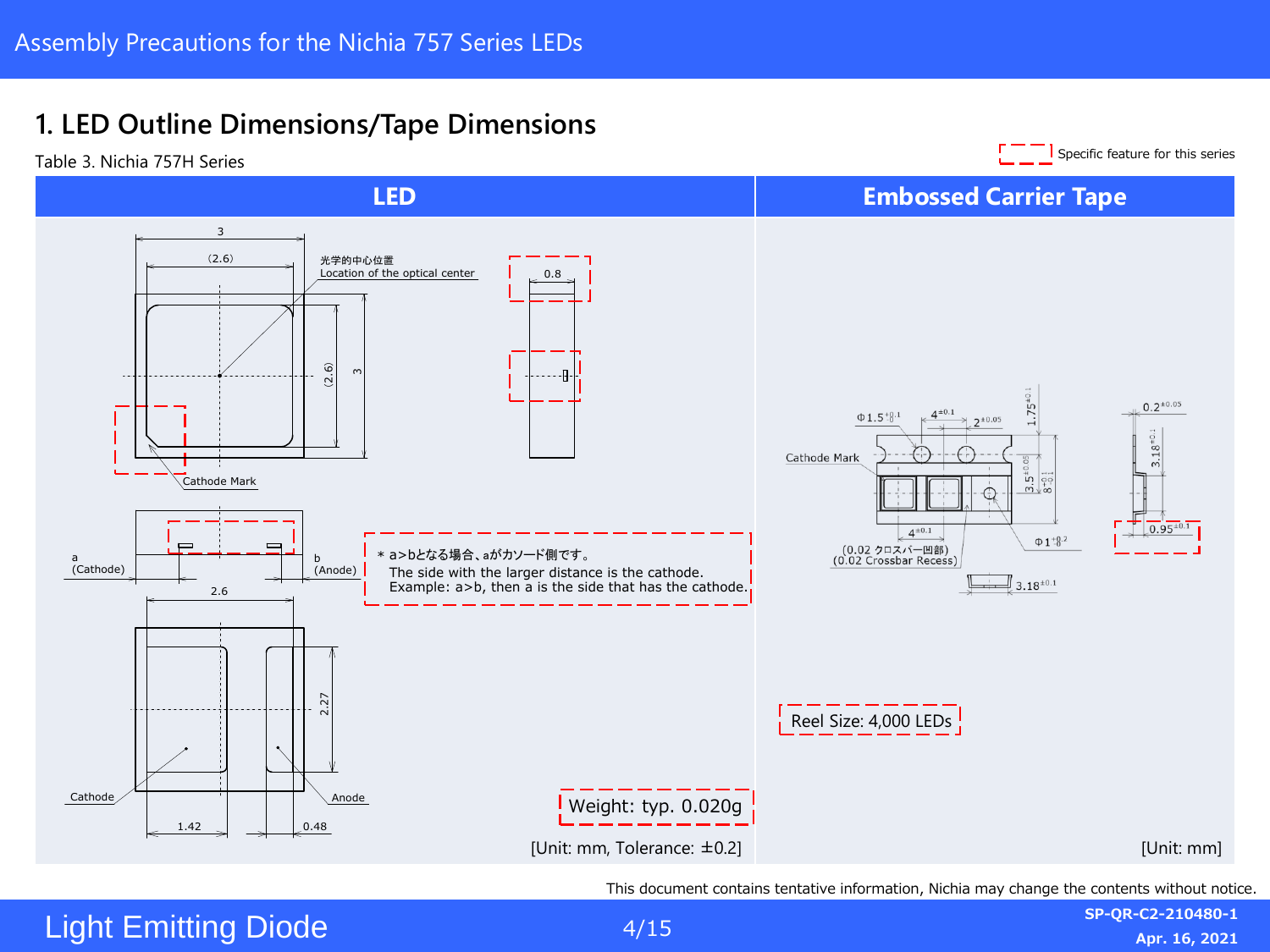### the product complete with Roder with Roughly and Royal State with Roughly Royal State State State State State S<br>Robert Complete State State State State State State State State State State State State State State State Stat <u>.</u><br>LIED Qutlies Directions Tone Directions **1. LED Outline Dimensions/Tape Dimensions**

Cathode Mark



 $S_{\rm 1.5}$  and  $S_{\rm 1.5}$   $\sim$   $\sim$   $\sim$   $\sim$   $\sim$ 

Light Emitting Diode

0.48

1.42

5/15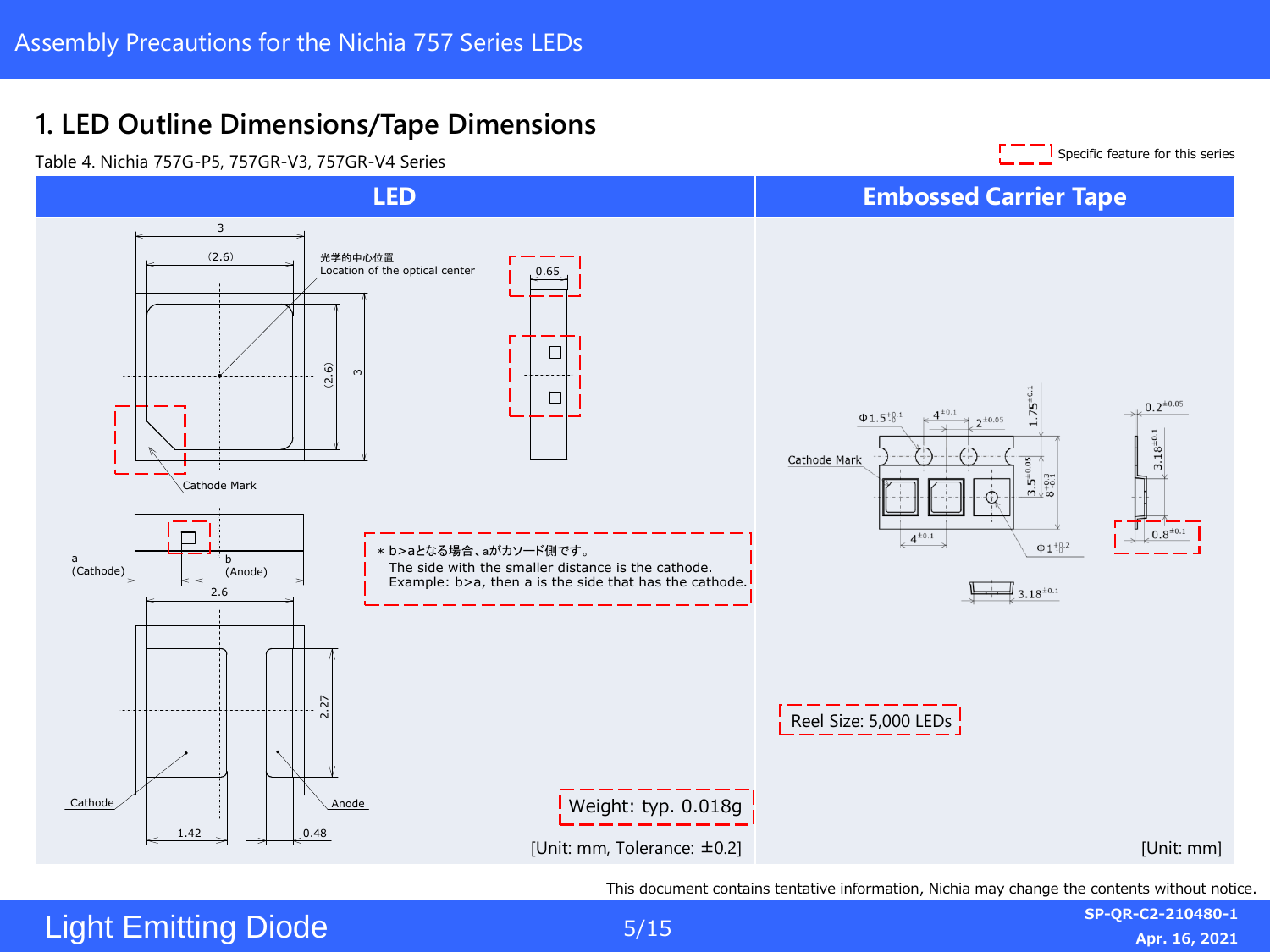### <span id="page-5-0"></span>**2. Handling Precautions**

#### **2.1 Handling with bare hands**

Do not handle the LEDs with bare hands:

- this may contaminate the LED surface and have an effect on the optical characteristics,
- this may cause the LED to deform and/or the wire to break causing a catastrophic failure (i.e. the LED not to illuminate),
- the lead frame may cause injuries when the LED is handled with bare hands.

#### **2.2 Handling with tweezers**

Ensure that when handling the LEDs with tweezers, excessive force is not applied to the LED. Otherwise, it may cause damage to the resin (e.g. cut, scratch, chip, crack, delamination and deformation) and the wire to break causing a catastrophic failure (i.e. the LED not to illuminate).

#### **2.3 ESD Precautions**

The LEDs are sensitive to transient excessive voltages (e.g. ESD, lightning surge). If this excessive voltage occurs in the circuit, it may cause the LED to be damaged causing issues (e.g. the LED to become dimmer or not to illuminate [i.e. catastrophic failure]). When handling the LEDs, ensure that necessary measures have been taken to protect them from transient excess voltages. Refer to the applicable specification for more details.

#### **2.4 Stacking assembled PCBs together**

Do not stack assembled PCBs together. Otherwise, it may cause damage to the resin (e.g. cut, scratch, chip, crack, delamination and deformation) and the wire to break causing a catastrophic failure (i.e. the LED not to illuminate).

#### **2.5 Baking**

The storage/packaging requirements for the NICHIA 757 series LEDs are comparable to JEDEC Moisture Sensitivity Level (MSL) 3 or equivalent. Nichia used IPC/JEDEC STD-020 as a reference to rate the MSL of this LED. If the "After Opening" storage time has been exceeded or any pink silica gel beads are found, ensure that the LED are baked before use. Baking should only be done once.

#### Table 5. Storage/Baking Conditions

|               | <b>Conditions</b>           | <b>Temperature</b>   | <b>Humidity</b> | Time                             |
|---------------|-----------------------------|----------------------|-----------------|----------------------------------|
| Storage       | Before Opening Aluminum Bag | $\leq 30^{\circ}$ C  | $\leq$ 90%RH    | Within 1 Year from Delivery Date |
|               | After Opening Aluminum Bag  | $\leq 30^{\circ}$ C  | $\leq 70\%$ RH  | $\leq$ 168 hours                 |
| <b>Baking</b> |                             | $65 \pm 5^{\circ}$ C | $\sim$          | $\geq$ 24 hours                  |

### **◆ Correct**



**Suggestion:** Grab/hold the LEDs with tweezers by the sides of the substrate.





### **Incorrect**



**Caution:** Do not let the tweezers touch the encapsulating resin.

Figure 1. Examples of proper/improper handling with tweezers

This document contains tentative information, Nichia may change the contents without notice.

### Light Emitting Diode

6/15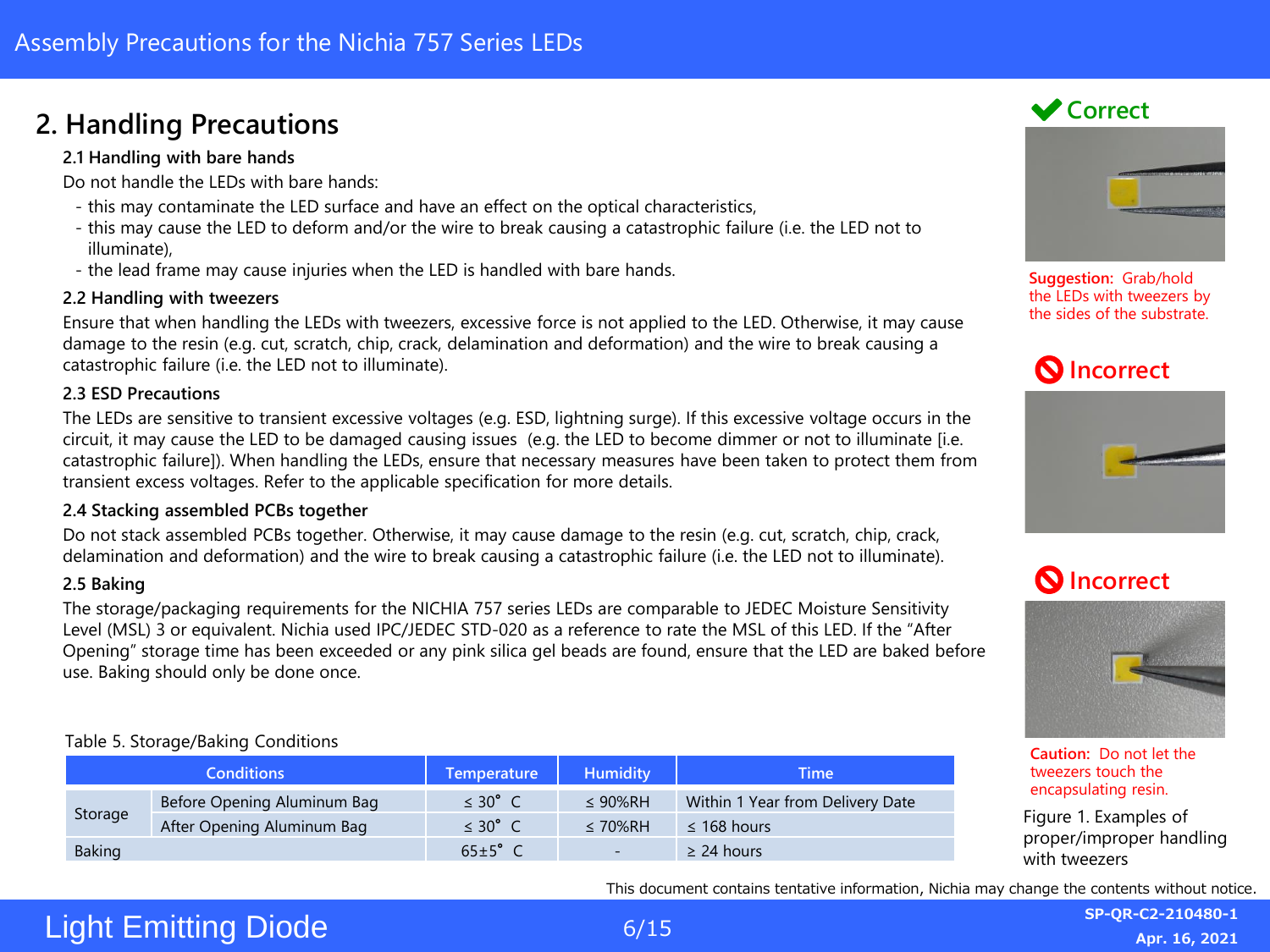### <span id="page-6-0"></span>**3. Design Recommendations for Optimal Amount of Solder**

**Soldering Pad Pattern/Metal Solder Stencil Aperture**

Table 6. Recommended Soldering Pad Pattern/Metal Solder Stencil Aperture Table 7. Recommended Solder/Metal Solder



This document contains tentative information, Nichia may change the contents without notice.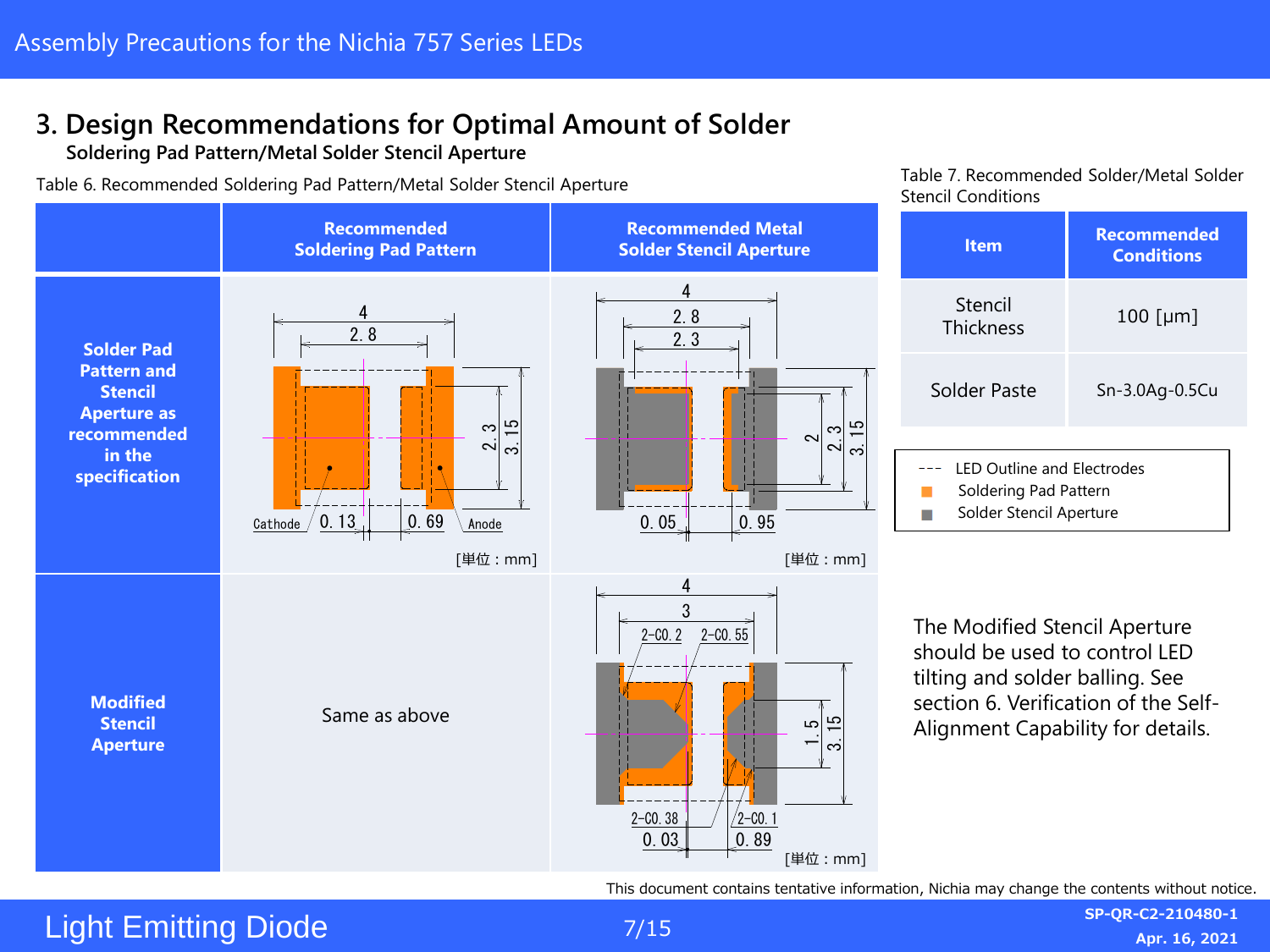### <span id="page-7-0"></span>**4. Precautions for Setting Up a Pick-and-Place Machine/Nozzle**

#### Table 8. Cautions/Suggestions for Setting Up Equipment

| Item                                                                | <b>Recommended Conditions/Specifications</b>                                                                                                | <b>Cautions/Suggestions</b>                                                                                  |
|---------------------------------------------------------------------|---------------------------------------------------------------------------------------------------------------------------------------------|--------------------------------------------------------------------------------------------------------------|
| Pick-and-Place machine                                              | Modular mounter                                                                                                                             | See the note below this table.                                                                               |
| Pick-and-Place Nozzle                                               | Specially designed nozzle<br>(see Figure 2)                                                                                                 | See "Pick-and-Place Nozzle" on Page 9 for the details.                                                       |
| Tape-and-reel feeder                                                | Electrical (motorized) feeder<br>Tape width: 8mm<br>Feed length: 4mm                                                                        | See "Tape-and-Reel Feeder" on Page 10 for the details.                                                       |
| Nozzle height for pick-up<br>operations                             | The contact surface of the nozzle head for pick<br>operations should be adjusted to the top surface of the<br>embossed carrier tape pocket. | See "Recommended Nozzle Height for Pick-up<br>Operations" on Page 10 for the details.                        |
| Nozzle height for<br>placement operations (i.e.<br>placement depth) | 0.2mm for placement depth                                                                                                                   | See "Recommended Nozzle Height for Placement<br>Operations (Placement Depth)" on Page 11 for the<br>details. |
| Imaging-based Automatic<br>Inspection                               | Using the electrode as a reference is recommended to<br>locate the center of the LED.                                                       | See "Imaging-based Automatic Inspection" on Page11<br>for the details.                                       |

Note:

- The recommended conditions/specifications above have been determined under the following verification conditions: Pick-and-Place machine (modular mounter):

- YS100 High-Speed General-Purpose Modular (manufactured by Yamaha Motor Co., Ltd.)

This document contains tentative information, Nichia may change the contents without notice.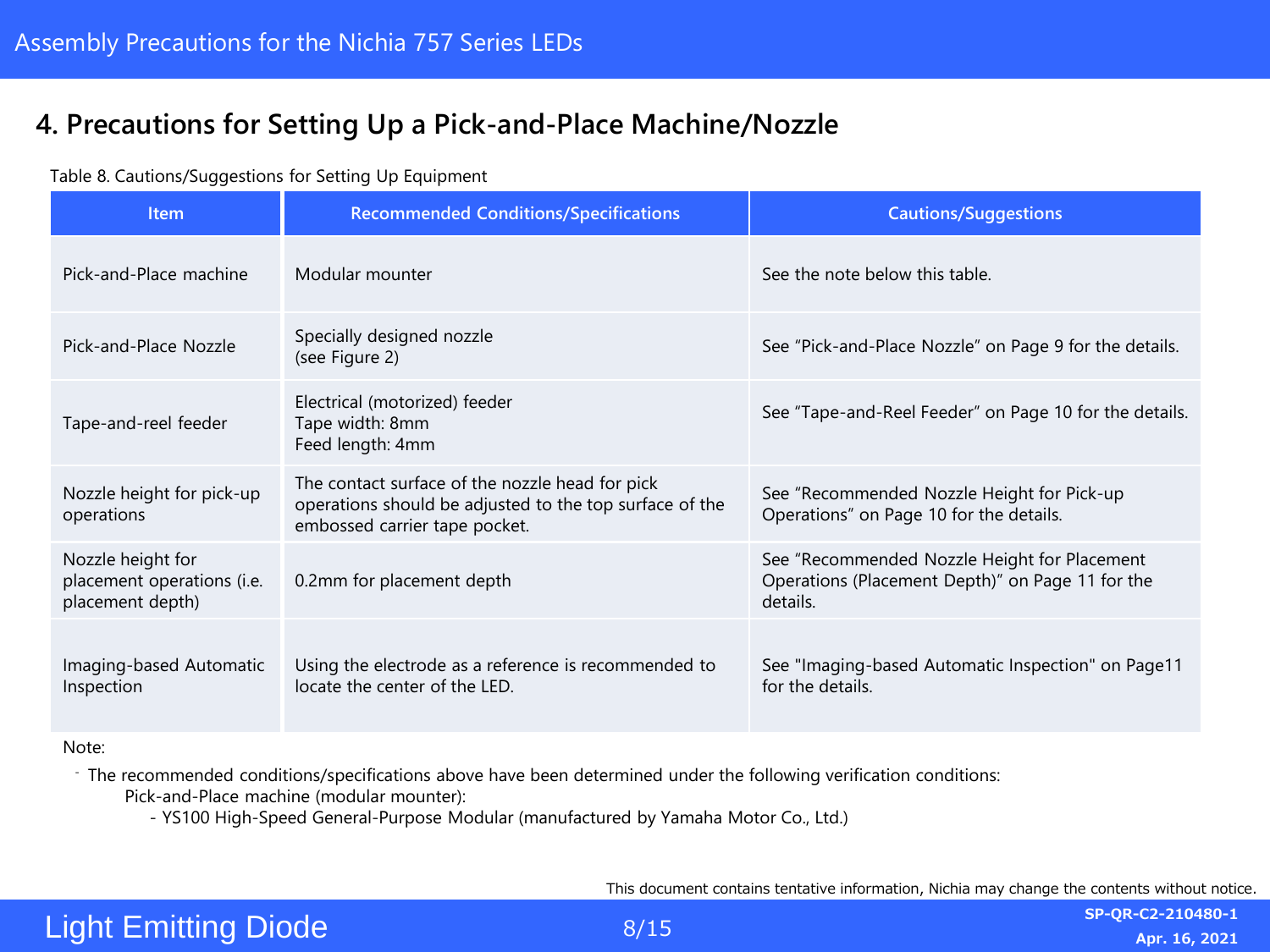#### **4.1 Pick-and-Place Nozzle**





〔unit: mm〕

Figure 2. Recommended Nozzle Dimensions

Ensure sure that the nozzle suction area is larger than the encapsulating resin area of the LED (2.6mm x 2.6mm) to avoid possible damage to the emission area resulting in the LED not illuminating.

See Figure 3 for examples of how the nozzle position and size effects the pick-up of the LED.



This document contains tentative information, Nichia may change the contents without notice.

### Light Emitting Diode

9/15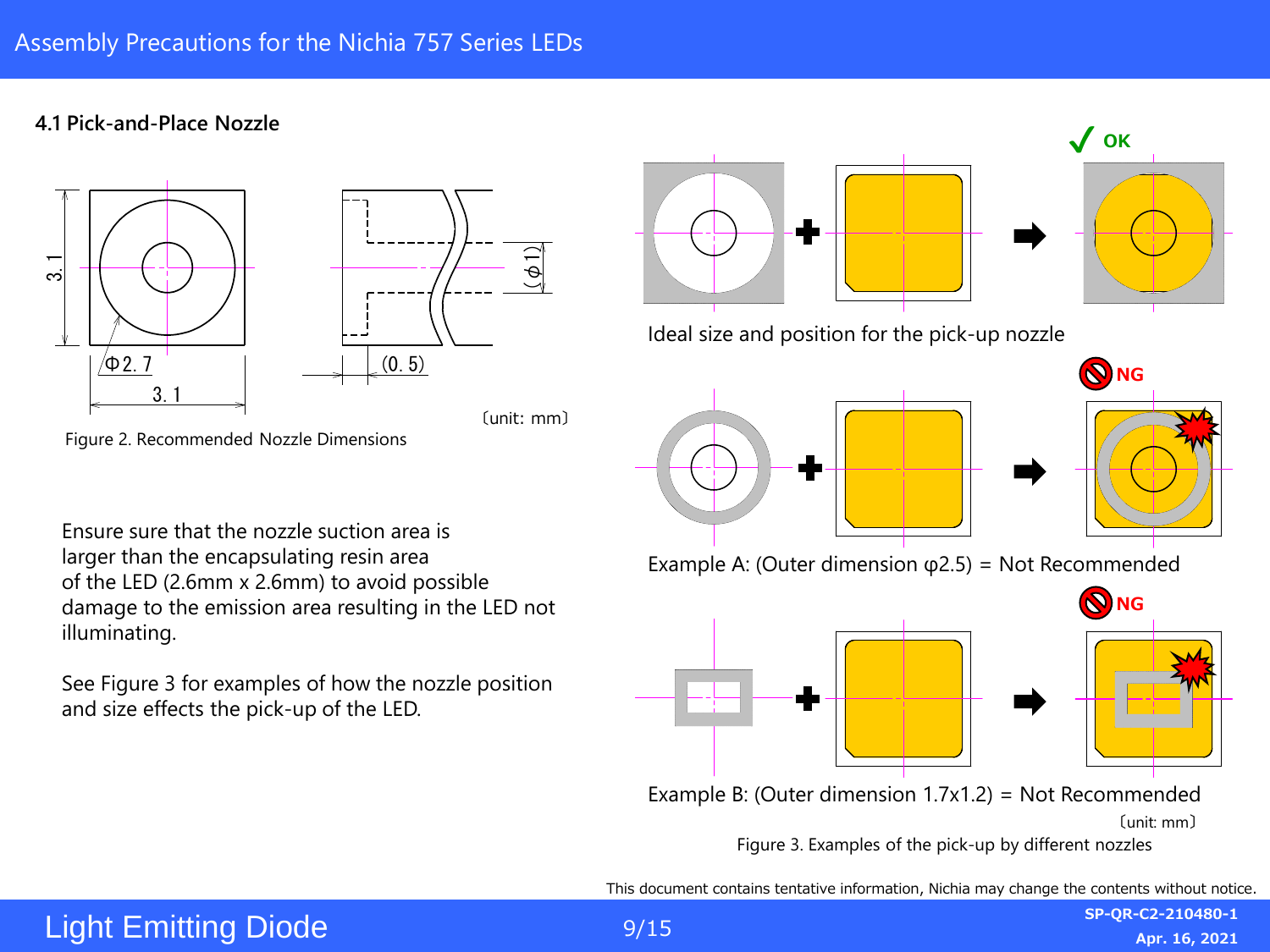#### **4.2 Tape-and-Reel Feeder**



Figure 4. Examples of Correct/Incorrect Top Cover Tape Removal Positions

### **4.3 Recommended Nozzle Height for Pick-up Operations**



Figure 5. Cross-sectional view of a nozzle when transporting an Nichia 757 series LEDs to a PCB

1. Recommended setting for the tape-and-reel feeder.

Tape width: 8mm Feed length: 4mm

2. Use a tape-and-reel feeder that ensures it does not create excessive vibrations causing assembly issues.

Example: Electrical (motorized) feeder

- 3. When removing the top cover tape, it should be done past three LEDs away from the target LED (See Figure 4). Otherwise, it may shake the embossed carrier tape and cause the LED to move within the tape pocket. This may cause
	- the nozzle to fail to pick up the LED or not to pick it up properly and shift while on the nozzle during the transport to the PCB (i.e. pick-up/placement failure)
	- the LED to hit the feeder cover and become damaged.
- 1. Ensure that the nozzle only goes down to the top edge of the tape pocket and does not directly come into contact with the LED.

Note: The reference level for the nozzle setting is at the top edge of the tape pocket.

2. The recommended nozzle height for pick-up operations has been determined by Nichia under the verification conditions (See Table 8) and may not function as expected with some other pick-and-place machines. If the pick-up operations are unstable even with using the recommended nozzle height, adjust the nozzle height appropriate for the pick-and-place machine being used.

If the pick point of the nozzle is too high,

- it may cause insufficient suction power leading to picking errors (e.g. the nozzle's failure to pick/lift the LED into the air, incorrect picking causing the LED to tilt when in the air).

If the pick point of the nozzle is too low,

- it may cause issues (e.g. causing the embossed carrier tape to shake, causing the tape pocket to deform) leading to picking failure and/or damage to the LED.

This document contains tentative information, Nichia may change the contents without notice.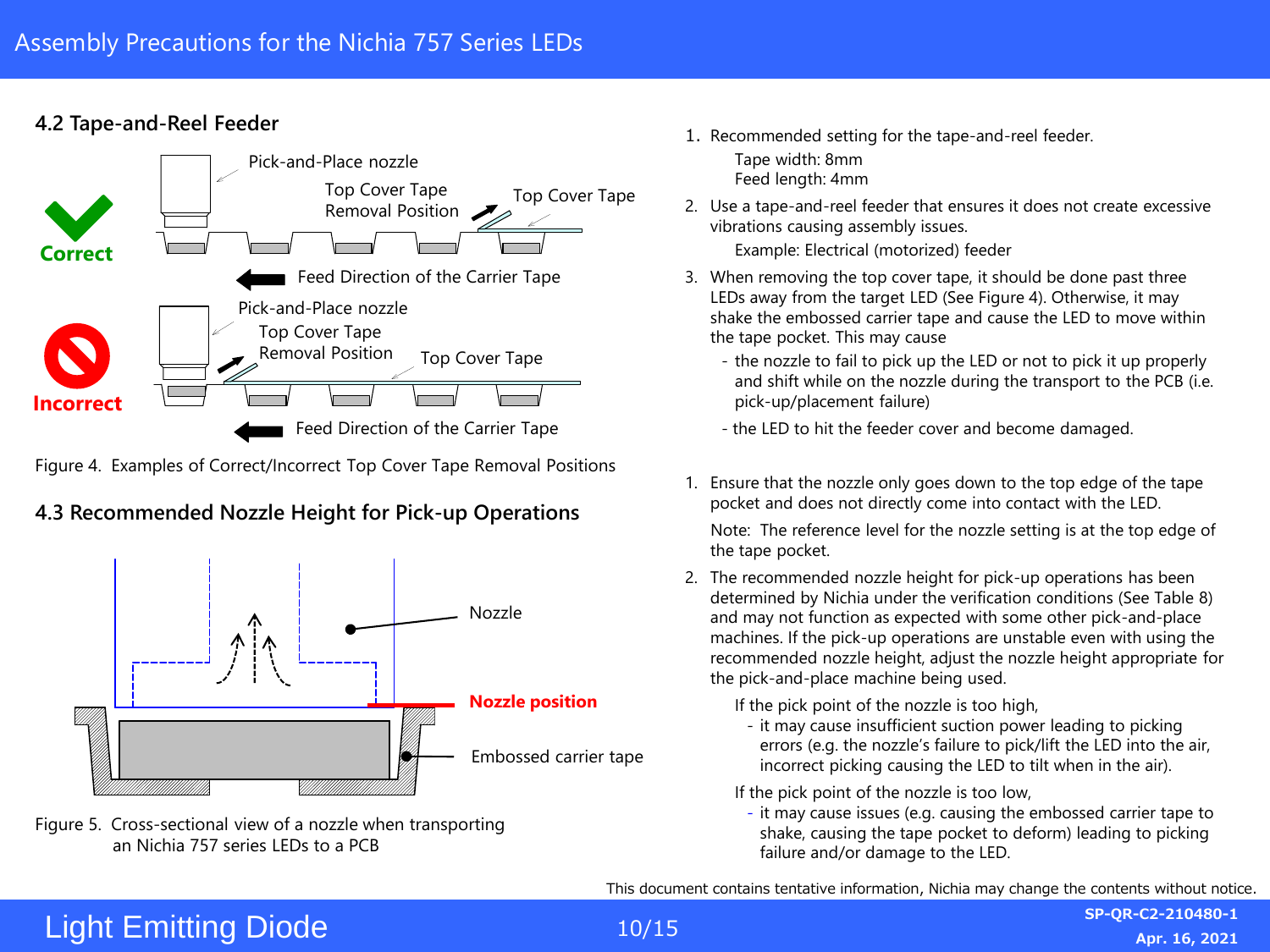



Figure 6. Recommended Nozzle Height for Placement (Placement Depth)

#### **4.5 Imaging-based Automatic Inspection**



- 1. After the LED is mounted onto solder paste on the PCB, the nozzle should further press the LED 0.2mm into the PCB.
	- If the release point of the nozzle is too high, - it may cause placement issues (e.g. the LED to stick to the nozzle after placement, the LED to become soldered to the PCB in a tilted position, etc.).

If the release point of the nozzle is too low,

- excessive forces may be applied to the LED during placement and it may cause the LED to become damaged.
- 1. Nichia recommends using the electrodes as a reference to locate the center of the LED.
- 2. If the imaging device has trouble detecting/recognizing the electrodes due to the uniqueness of the electrode pattern, adjust it to detect/recognize the outer portions of the electrodes (i.e. the areas circled in red in Figure 7 to the left).
- 3. If an automatic polarity detector is used for the LEDs, set up the imaging device to detect the empty space between the anode and cathode electrodes (i.e. Polarity Detection/Recognition Point in Figure 7 to the left). In the example in Figure 7, the equipment measures the brightness of the empty space against the threshold to locate the electrodes and/or determine the polarity.

Figure 7. Recommended reference points to detect, recognize, or locate the polarity/electrodes

This document contains tentative information, Nichia may change the contents without notice.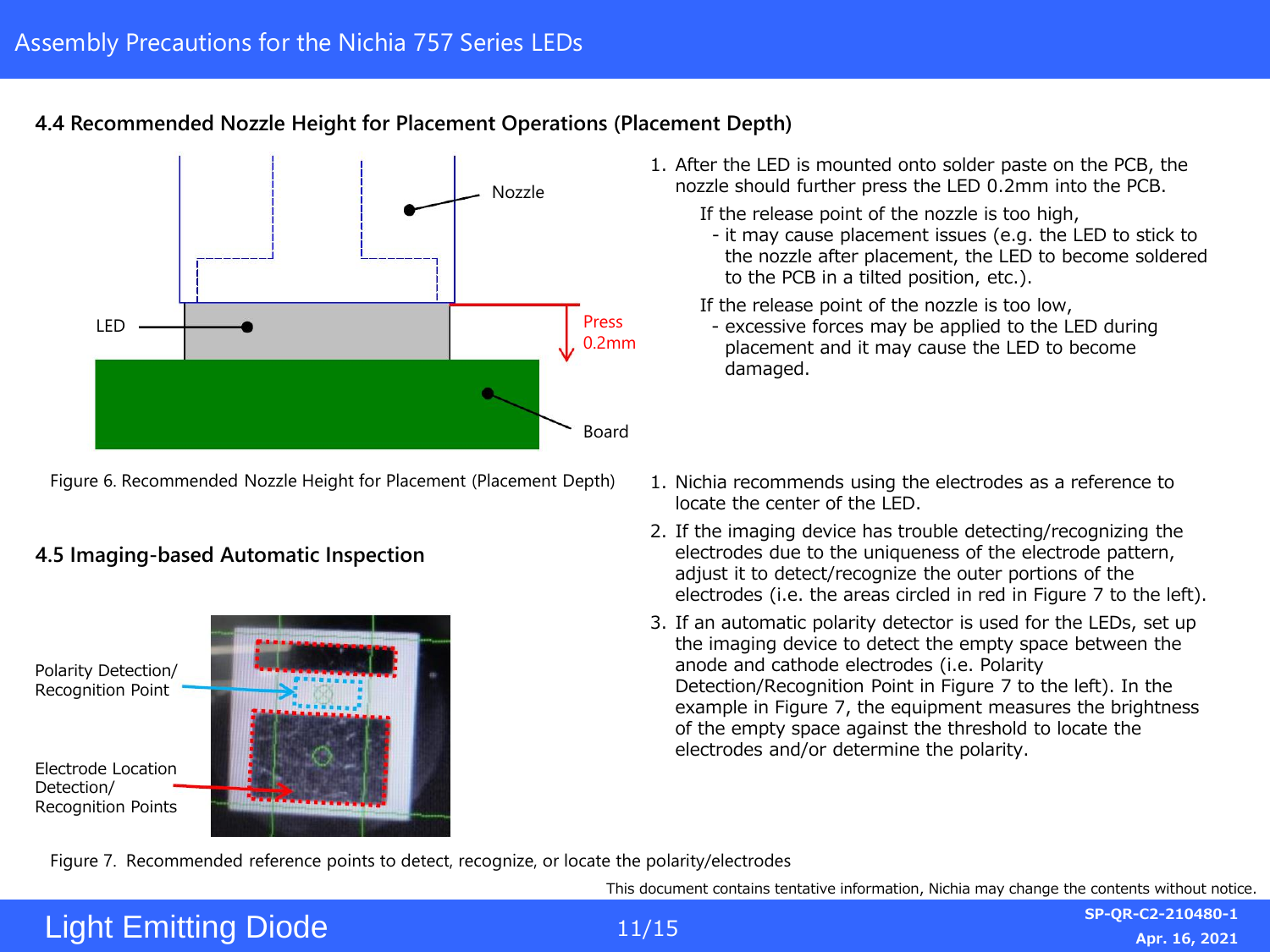### <span id="page-11-0"></span>**5. Precautions When Reflow Soldering**



Figure 8. Recommended Reflow Soldering Condition (Lead-free Solder)

- 1. Reflow soldering must not be performed more than twice.
- 2. Using the recommended reflow soldering conditions (See Figure 8 to the left) as a reference, modify if necessary, the recommended reflow conditions specified by the manufacturer of the solder paste being used.

Note: To ensure that these reflow conditions have no negative effect on the LEDs, perform sufficient verification prior to use.

- 3. When cooling the LEDs from the peak temperature a gradual cooling slope is recommended; do not cool the LEDs rapidly.
- 4. During reflow soldering, the heat and atmosphere in the reflow oven may cause the optical characteristics to degrade. In particular, reflow soldering performed with an air atmosphere may have a greater negative effect on the optical characteristics than if a nitrogen atmosphere is used; Nichia recommends using a nitrogen reflow atmosphere.

This document contains tentative information, Nichia may change the contents without notice.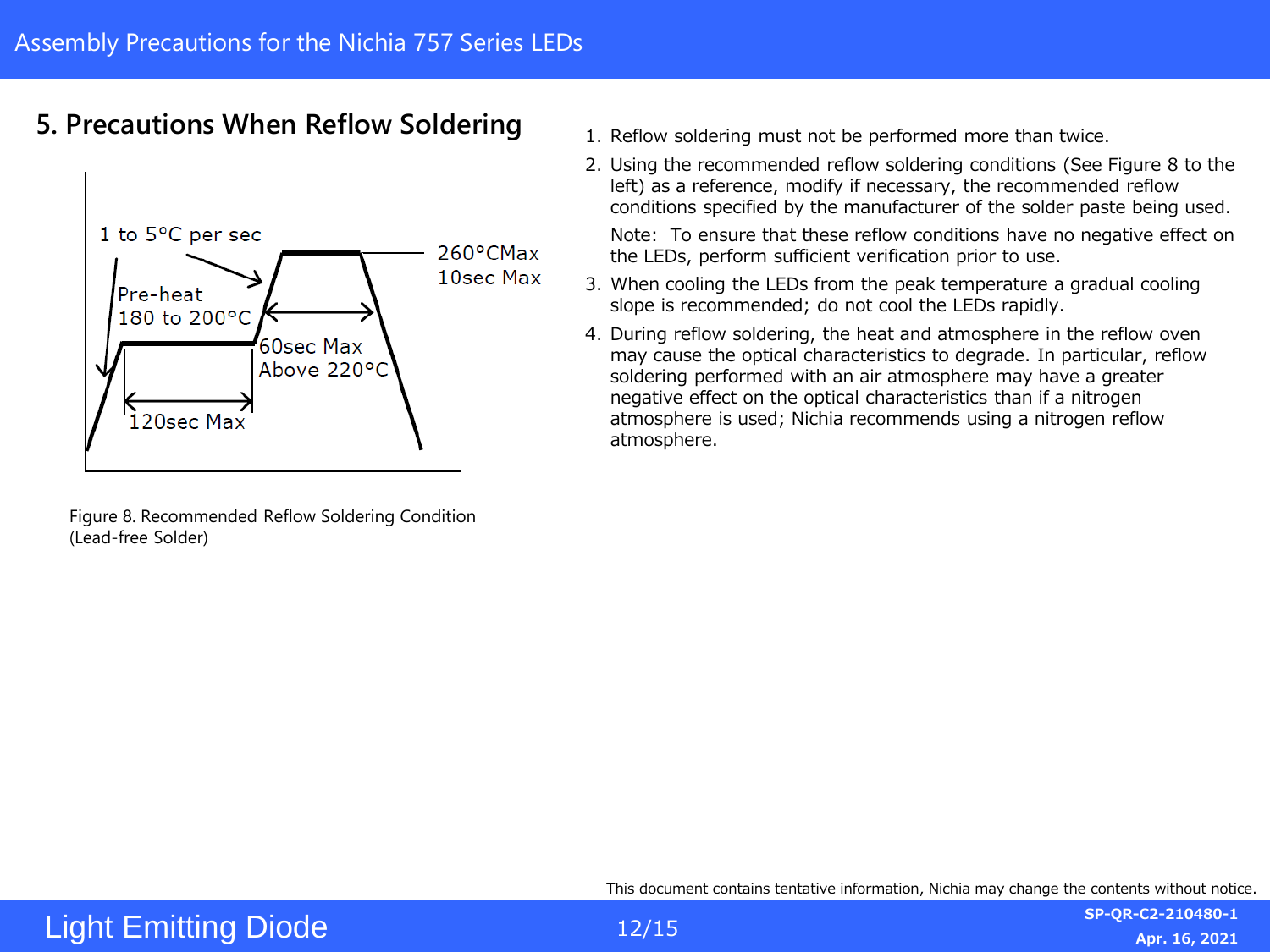### <span id="page-12-0"></span>**6. Verification of the Self-Alignment Capability and Tilting**

#### **6.1 Self-Alignment Capability Method/Conditions**

Nichia has verified the self-alignment capability of the LEDs using two different solder stencil apertures shown on page 7. Evaluation LEDs were placed on specified points or intentionally rotated to create a parallel/angular misalignment from the center of the soldering pad pattern (see Figure 9 to the right). After reflow soldering, LED positions and angles were measured for each stencil aperture to determine the amount of misalignment.

**Board:** CEM3 **Board thickness**: 1.6mm **Copper Thickness:** 35μm **Metal Solder Stencil Thickness:** 100μm **Parallel Deviation Condition:** ∆x,y = x=+0.2mm, y=+0.2mm, y=-0.2mm **Angular Deviation Condition:** ∆θ = 30°, 45° **Sample Size:** 15 LEDs per condition (i.e. stencil aperture)



Figure 9. LED misalignment Conditions

#### **6.2 Self-Alignment Capability Conclusions**

#### **LED Parallel Misalignment**

- If the misalignment is within 0.2mm in both the x and y coordinates, it will not have an effect on the self-alignment capability.

#### **LED Angular Misalignment**

- Since all the rotated LEDs moved back to the correction position (i.e. the center of the soldering pad pattern) by themselves during reflow soldering, there are no issues with the self-alignment capability against the evaluated angular deviation.

For more details, refer to Table 9 on the next page.

This document contains tentative information, Nichia may change the contents without notice.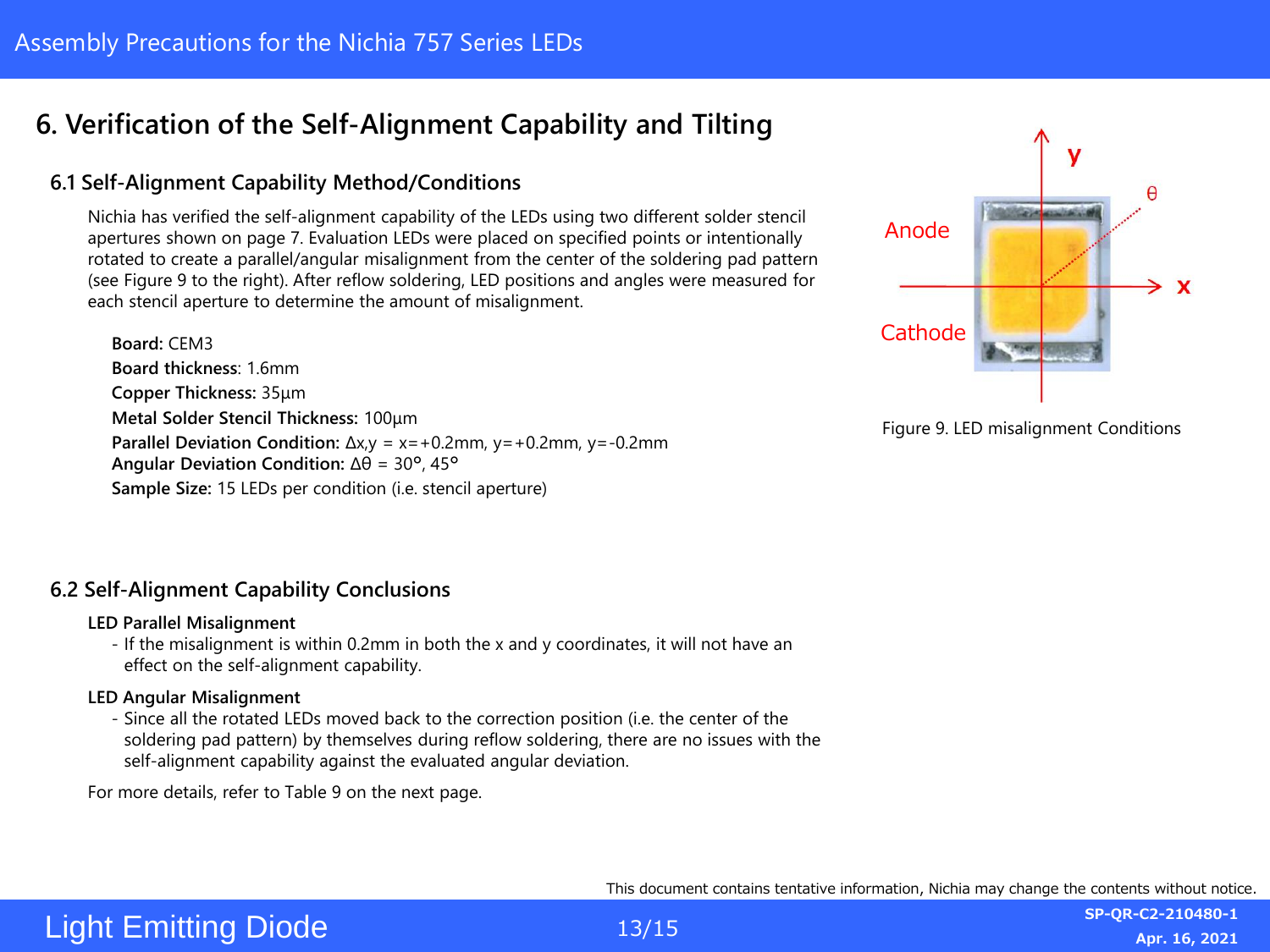#### Table 9. Misalignment Evaluation Results



#### **6.3 Tilting Measurement**





#### Table 10. Tilting Measurement Results

| <b>Stencil Design</b>                                   | Z (Tilting) |
|---------------------------------------------------------|-------------|
| Stencil Aperture as recommended in the<br>specification | 0.060mm     |
| <b>Modified Stencil Aperture</b>                        | $0.042$ mm  |

Sample Size: 15 LEDs per condition (i.e. stencil aperture)

The tilting was less with LEDs soldered using the modified stencil aperture.

- The size of aperture on the modified stencil is 77.5% of the one recommended in the specification. If tilting occurs, try adjusting the amount of solder paste to see if the result improves.

This document contains tentative information, Nichia may change the contents without notice.